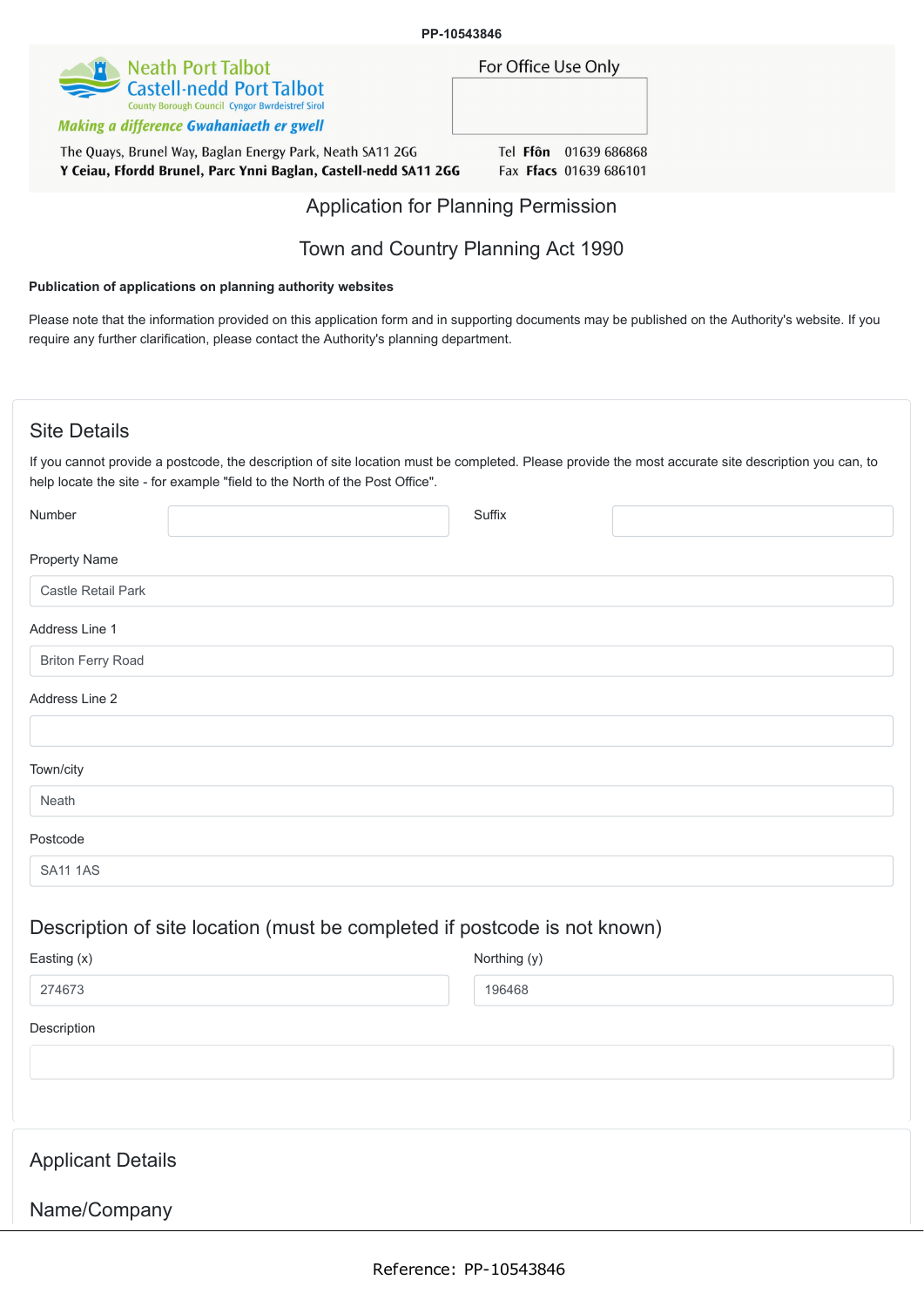| I<br>×<br>×<br>۰. |  |
|-------------------|--|

#### First name

#### Surname

Lidl Great Britain Ltd

#### Company Name

## Address

#### Address line 1

c/o Agent

#### Address line 2

#### Address line 3

### Town/City

#### **Country**

#### Postcode

Are you an agent acting on behalf of the applicant?

Yes  $O$  No

### Contact Details

### Primary number

Secondary number

#### Email address

# Agent Details

# Name/Company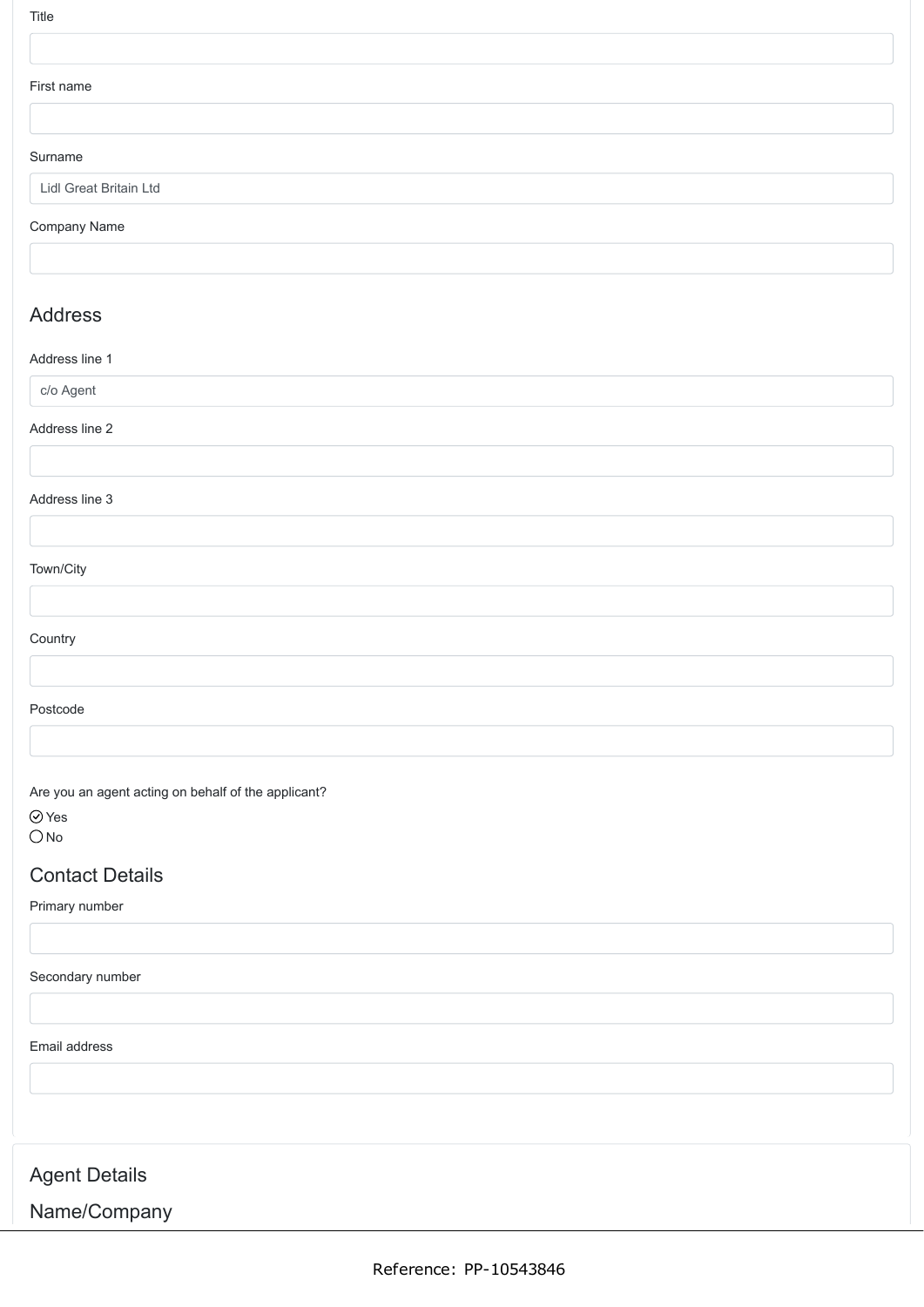Title

### Mr

### First

| First name           |  |  |  |
|----------------------|--|--|--|
| Peter                |  |  |  |
| Surname              |  |  |  |
| Waldren              |  |  |  |
| $\sim$ $\sim$ $\sim$ |  |  |  |

### Company Name

CarneySweeney Ltd

## Address

### Address line 1

Brunel House

### Address line 2

2 Fitzalan Road

### Address line 3

### Town/City

#### **Cardiff**

### **Country**

|  | United Kingdom |
|--|----------------|
|--|----------------|

### Postcode

CF24 0EB

# Contact Details

### Primary number

07519911394

### Secondary number

### Email address

peter.waldren@carneysweeney.co.uk

# Site Area

### What is the site area?

11204.00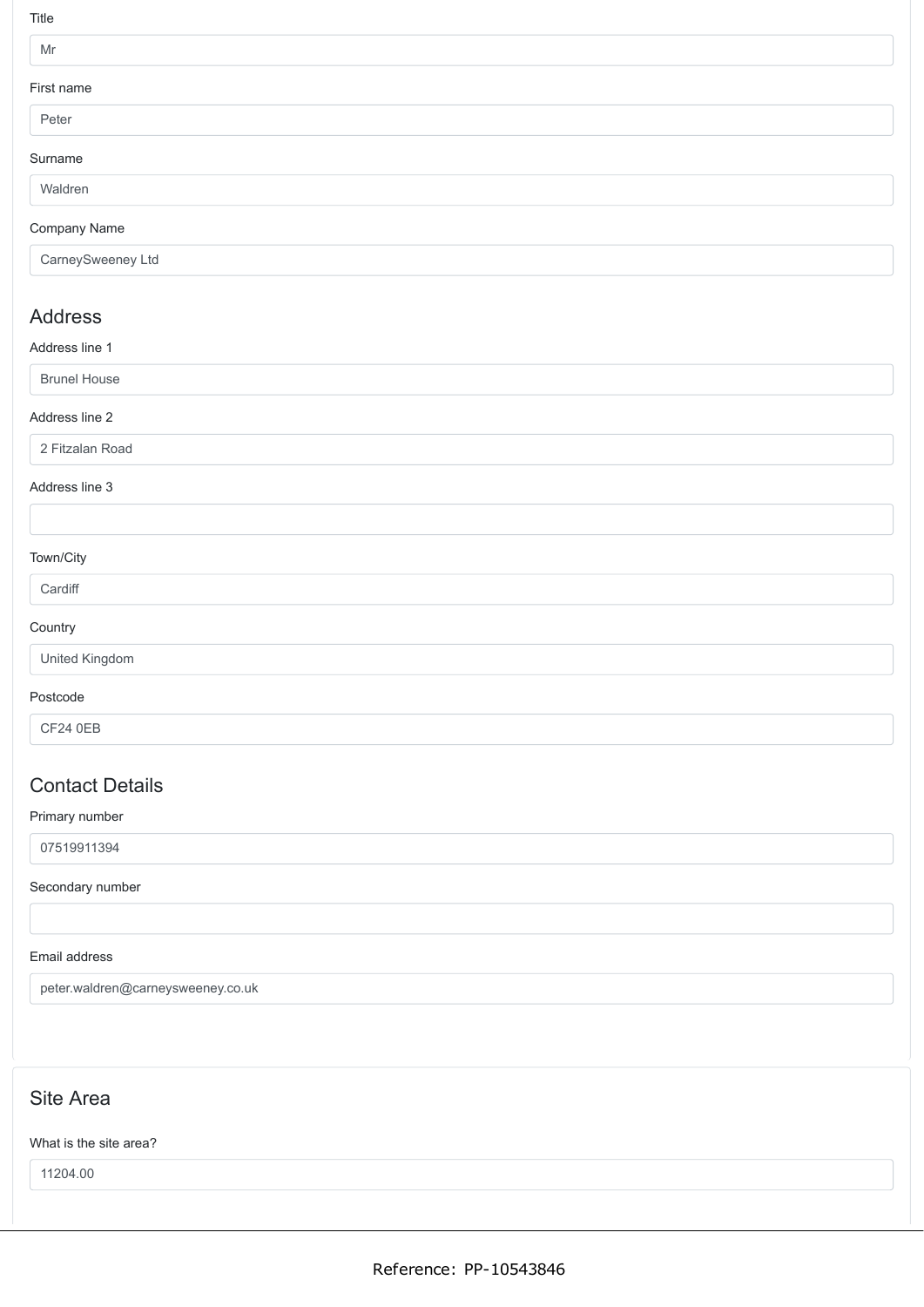Sq. metres

Does your proposal involve the construction of a new building which would result in the loss or gain of public open space?

 $\bigcap$  Yes No

## Description of the Proposal

Please note in regard to:

- **Fire Statements** From 1 August 2021, planning applications for buildings of over 18 metres (or 7 stories) tall containing more than one [dwelling will require a 'Fire Statement' for the application to be considered valid. There are some exemptions. View government planning](https://www.gov.uk/guidance/fire-safety-and-high-rise-residential-buildings-from-1-august-2021) guidance on fire statements or [access the fire statement template and guidance](https://www.gov.uk/government/publications/planning-application-forms-templates-for-local-planning-authorities#attachment_5328788).
- **Permission In Principle** If you are applying for Technical Details Consent on a site that has been granted Permission In Principle, please include the relevant details in the description below.
- **Public Service Infrastructure** From 1 August 2021, applications for certain public service infrastructure developments will be eligible for faster determination timeframes. See help for further details or [view government planning guidance on determination periods](https://www.gov.uk/guidance/determining-a-planning-application#what-are-the-time-periods-for-determining-a-planning-application).

#### **Description**

Please describe the proposed development including any change of use

Demolition of existing buildings and replacement with a Class A1 foodstore with associated carparking, landscaping, engineering and drainage works.

Has the work or change of use already started?

○ Yes  $\odot$  No

## Existing Use

Please describe the current use of the site

Existing Class A1 foodstore and separate Class A1 retail and Class D2 gym unit.

Is the site currently vacant?

 $\bigcirc$  Yes  $\odot$  No

#### **Does the proposal involve any of the following?**

Land which is known or suspected to be contaminated for all or part of the site

 $\bigcap$  Yes

 $\odot$ No

A proposed use that would be particularly vulnerable to the presence of contamination

Yes

No

#### **Application advice**

If you have said Yes to any of the above, you will need to submit an appropriate contamination assessment.

Does your proposal involve the construction of a new building?

 $\oslash$  Yes

 $\bigcirc$  No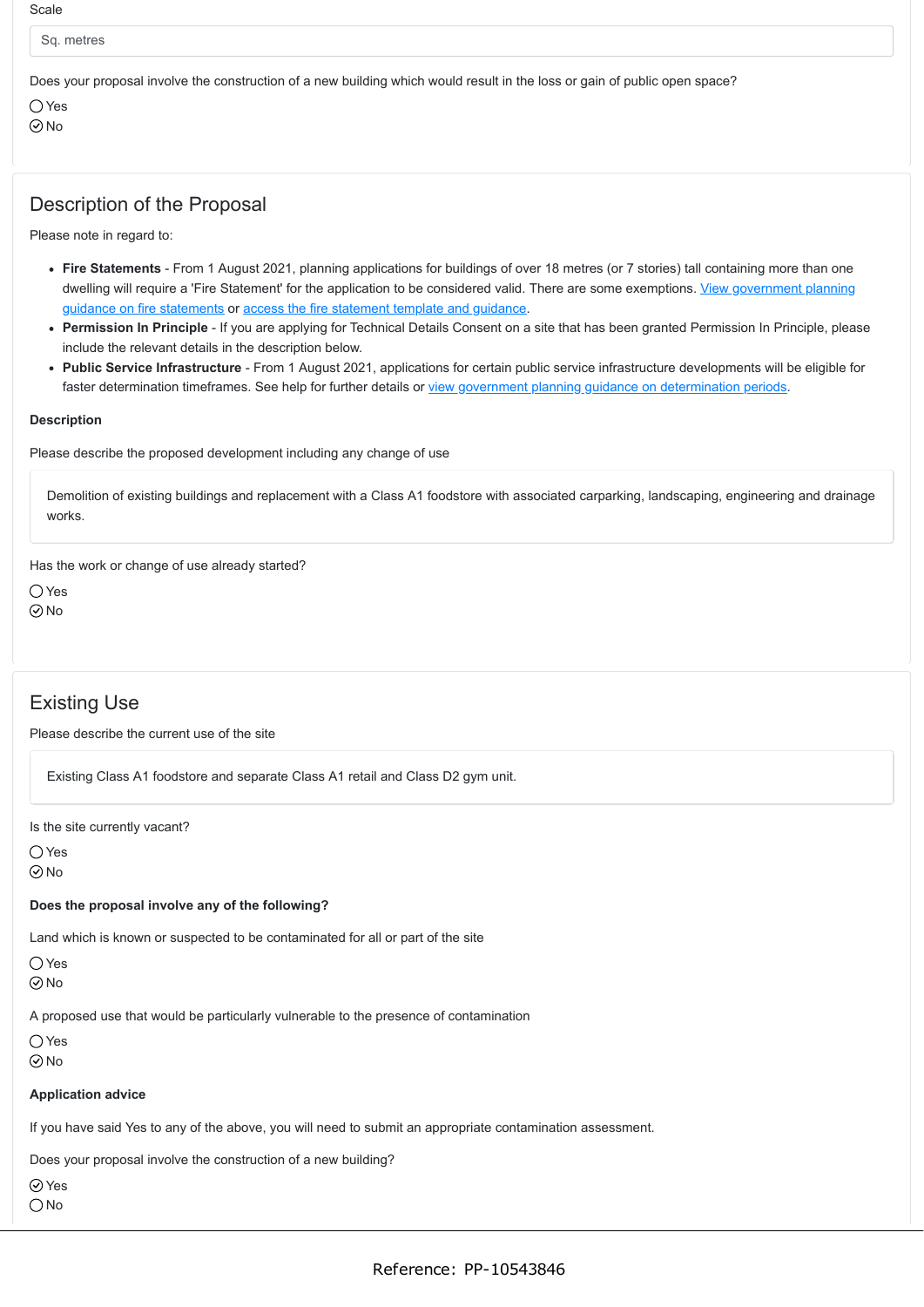If Yes, please complete the following information regarding the element of the site area which is in previously developed land or greenfield land

Area of previously developed land proposed for new development

| -11<br>. | $\cdots$<br>Пf<br>adics :<br>__ |
|----------|---------------------------------|
|          |                                 |

Area of greenfield land proposed for new development

0.00 hectares **hectares** 

## **Materials**

Does the proposed development require any materials to be used in the build?

Yes  $\bigcirc$  No

Please provide a description of existing and proposed materials and finishes to be used in the build (including type, colour and name for each material)

#### **Type:**

Roof

**Existing materials and finishes:** See covering letter & DAS

**Proposed materials and finishes:** See covering letter & DAS

**Type:**

Windows

**Existing materials and finishes:** See covering letter & DAS

**Proposed materials and finishes:** See covering letter & DAS

**Type:**

Walls

**Existing materials and finishes:** See covering letter & DAS

**Proposed materials and finishes:** See covering letter & DAS

### **Type:**

Doors

**Existing materials and finishes:** See covering letter & DAS

**Proposed materials and finishes:** See covering letter & DAS

Are you supplying additional information on submitted plans, drawings or a design and access statement?

Yes

 $\bigcirc$  No

If Yes, please state references for the plans, drawings and/or design and access statement

See covering letter & DAS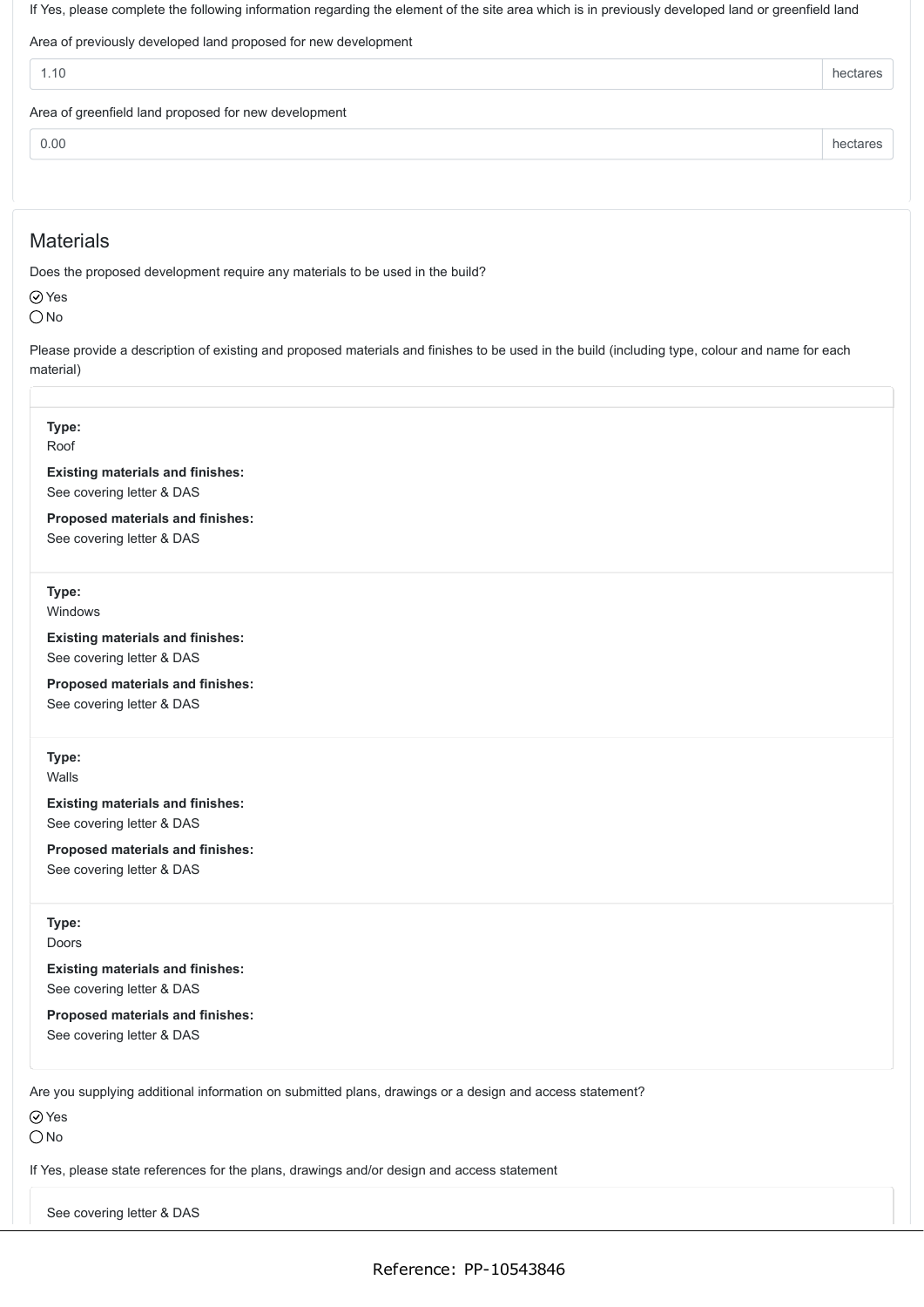## Pedestrian and Vehicle Access, Roads and Rights of Way

Is a new or altered vehicle or pedestrian access proposed to or from the public highway?

 $\bigcap$  Yes

 $\odot$ No

Are there any new public roads to be provided within the site?

 $\bigcap$  Yes

 $\odot$  No

Are there any new public rights of way to be provided within or adjacent to the site?

Yes  $\odot$  No

Do the proposals require any diversions/extinguishments and/or creation of rights of way?

 $\bigcirc$  Yes

 $\odot$ No

**Please show details of any existing or proposed rights of way on or adjacent to the site, as well as any alterations to pedestrian and vehicle access, on your plans or drawings.**

### Vehicle Parking

Is vehicle parking relevant to this proposal?

Yes

 $\bigcirc$  No

**Please provide information on the existing and proposed number of on-site parking and cycling spaces on your plans.**

## Trees and Hedges

Are there trees or hedges on the proposed development site?

Yes

 $\bigcirc$  No

And/or: Are there trees or hedges on land adjacent to the proposed development site that could influence the development or might be important as part of the local landscape character?

 $\bigcap$  Yes No

**If Yes to either or both of the above, you will need to provide a full tree survey with accompanying plan before your application can be determined. Your local planning authority should make clear on its website what the survey should contain, in accordance with the current 'BS5837: Trees in relation to design, demolition and construction - Recommendations'**

### Assessment of Flood Risk

Is the site within an area at risk of flooding?

⊙ Yes  $\bigcirc$  No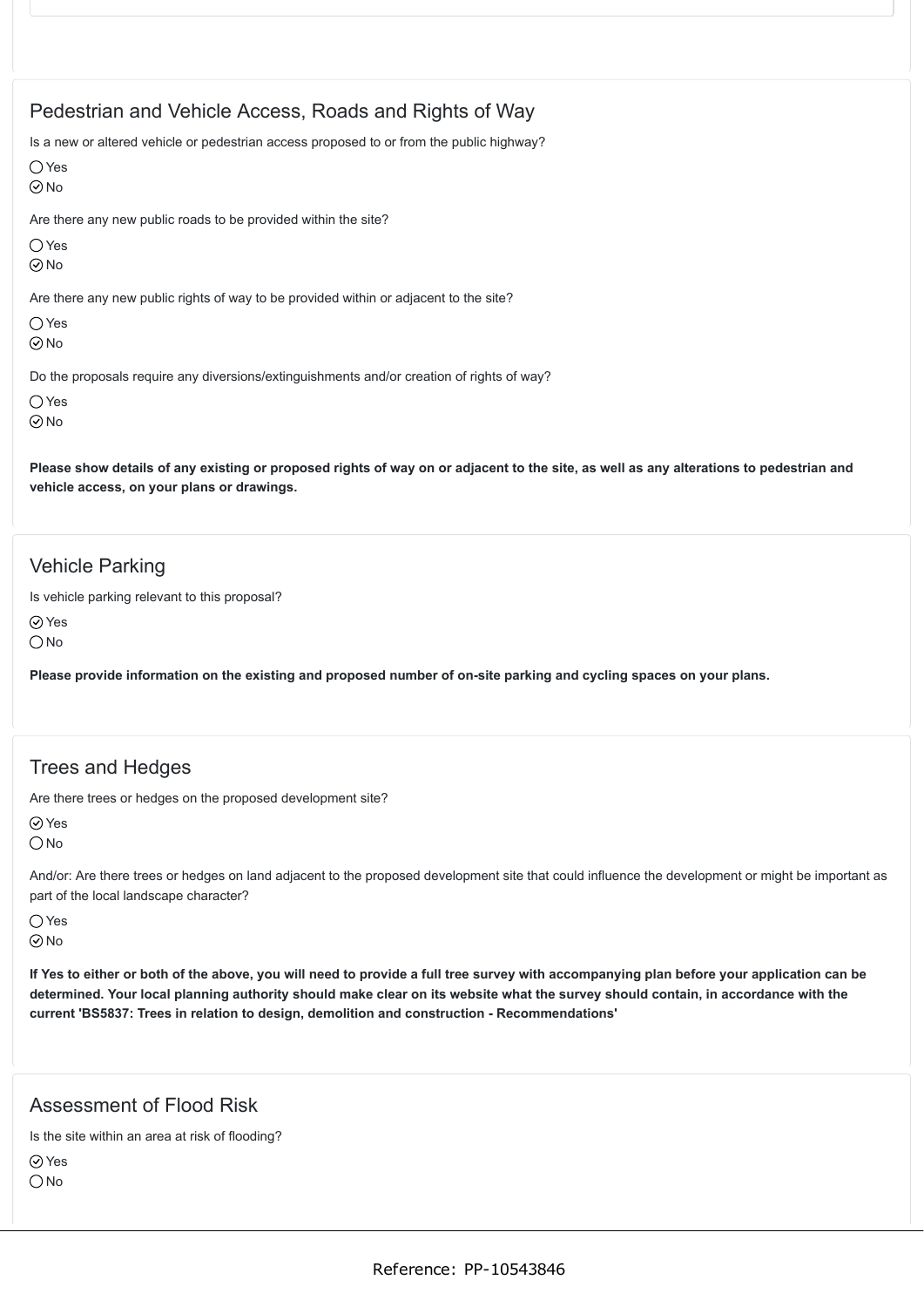[Refer to the Welsh Government's Development Advice Maps website](https://naturalresources.wales/floodriskmap?lang=en).

If Yes, and you are proposing a new building or a change of use, please add details of the proposal in the following table

| <b>Type</b>     | <b>Residential (number of units)</b> | Non-residential (Area of land) |                 |
|-----------------|--------------------------------------|--------------------------------|-----------------|
| □ Floodplain C1 |                                      |                                | <b>Hectares</b> |
| ○ Floodplain C2 |                                      | 0.25                           | <b>Hectares</b> |

**If the proposed development is within an area at risk of flooding you will need to consider whether it is appropriate to submit a flood consequences assessment.**

Refer to Section 6 and 7 and Appendix 1 of [Technical Advice Note 15: Development and Flood Risk](https://gov.wales/technical-advice-note-tan-15-development-and-flood-risk)

Is your proposal within 20 metres of a watercourse (e.g. river, stream or beck)?

| ۰. | × |
|----|---|
|    |   |

 $\bigcirc$  No

Will the proposal increase the flood risk elsewhere?

○ Yes

 $\odot$ No

**From 7 January 2019, all new developments of more than 1 dwelling house or where the construction area is 100 square metres or more, require Sustainable Drainage Systems (SuDS) for surface water designed and built in accordance with the Welsh Ministers' Statutory [SuDS Standards. SuDS Schemes must be approved by your local authority acting in its SuDS Approving Body \(SAB\) role. Please con](https://gov.wales/topics/environmentcountryside/epq/flooding/drainage/?lang=en)tact your local authority for details of how to apply.**

How will surface water be disposed of?

 $\vee$  Sustainable drainage system

- **□Existing water course**
- □ Soakaway
- $\Box$  Main sewer
- Pond/lake

## Biodiversity and Geological Conservation

**To assist in answering the following questions refer to the help text. The help text provides further information on when there is a reasonable likelihood that any important biodiversity or geological conservation features may be present or nearby and whether they are likely to be affected by your proposals.**

**Having referred to the help text, is there a reasonable likelihood of the following being affected adversely or conserved and enhanced within the application site, or on land adjacent to or near the application site?**

a) Protected and priority species

 $\bigcirc$  Yes, on the development site

Yes, on land adjacent to or near the proposed development  $\odot$  No

b) Designated sites, important habitats or other biodiversity features

Yes, on the development site

O Yes, on land adjacent to or near the proposed development

No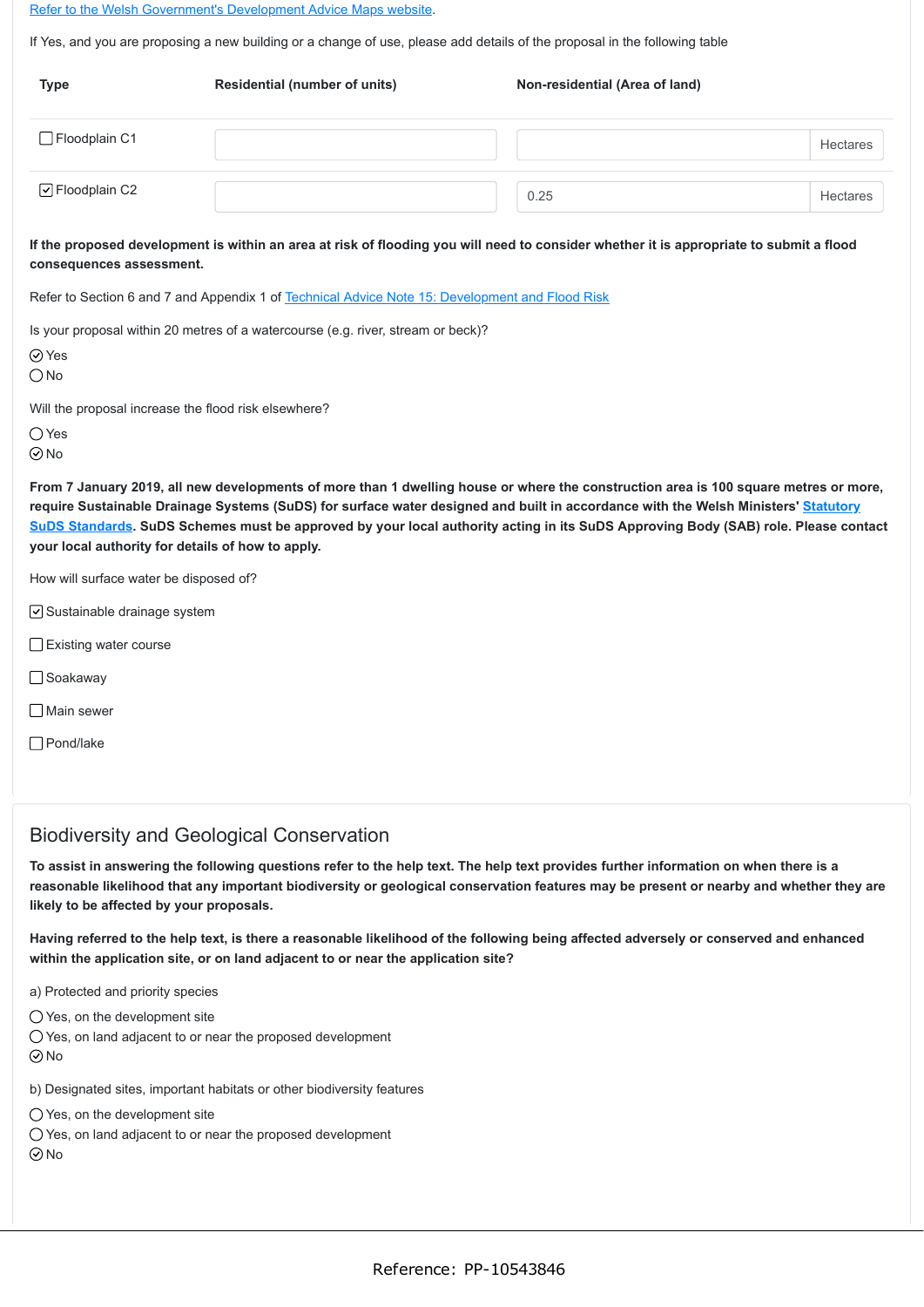c) Features of geological conservation importance

Yes, on the development site

O Yes, on land adjacent to or near the proposed development  $\odot$ No

#### **Supporting information requirements**

Where a development proposal is likely to affect features of biodiversity or geological conservation interest, you will need to submit, with the application, sufficient information and assessments to allow the local planning authority to determine the proposal.

Failure to submit all information required will result in your application being deemed invalid. It will not be considered valid until all information required by the local planning authority has been submitted.

Your local planning authority will be able to advise on the content of any assessments that may be required.

### Foul Sewage

Please state how foul sewage is to be disposed of:

 $\boxed{\triangledown}$  Mains sewer

 $\Box$  Septic tank

□ Package treatment plant

□ Cess pit

□ Other

Unknown

Are you proposing to connect to the existing drainage system?

⊙ Yes

 $\bigcirc$  No

Unknown

If Yes, please include the details of the existing system on the application drawings and state the plan(s)/drawing(s) references

See Flood Consequences Assessment & Drainage Strategy

### Waste Storage and Collection

Do the plans incorporate areas to store and aid the collection of waste and have arrangements been made for the separate storage and collection of recyclable waste?

Yes  $\bigcirc$  No

If Yes, please provide details:

See proposed plans

# Trade Effluent

Does the proposal involve the need to dispose of trade effluents or trade waste?

 $\bigcap$  Yes  $\odot$ No

Residential/Dwelling Units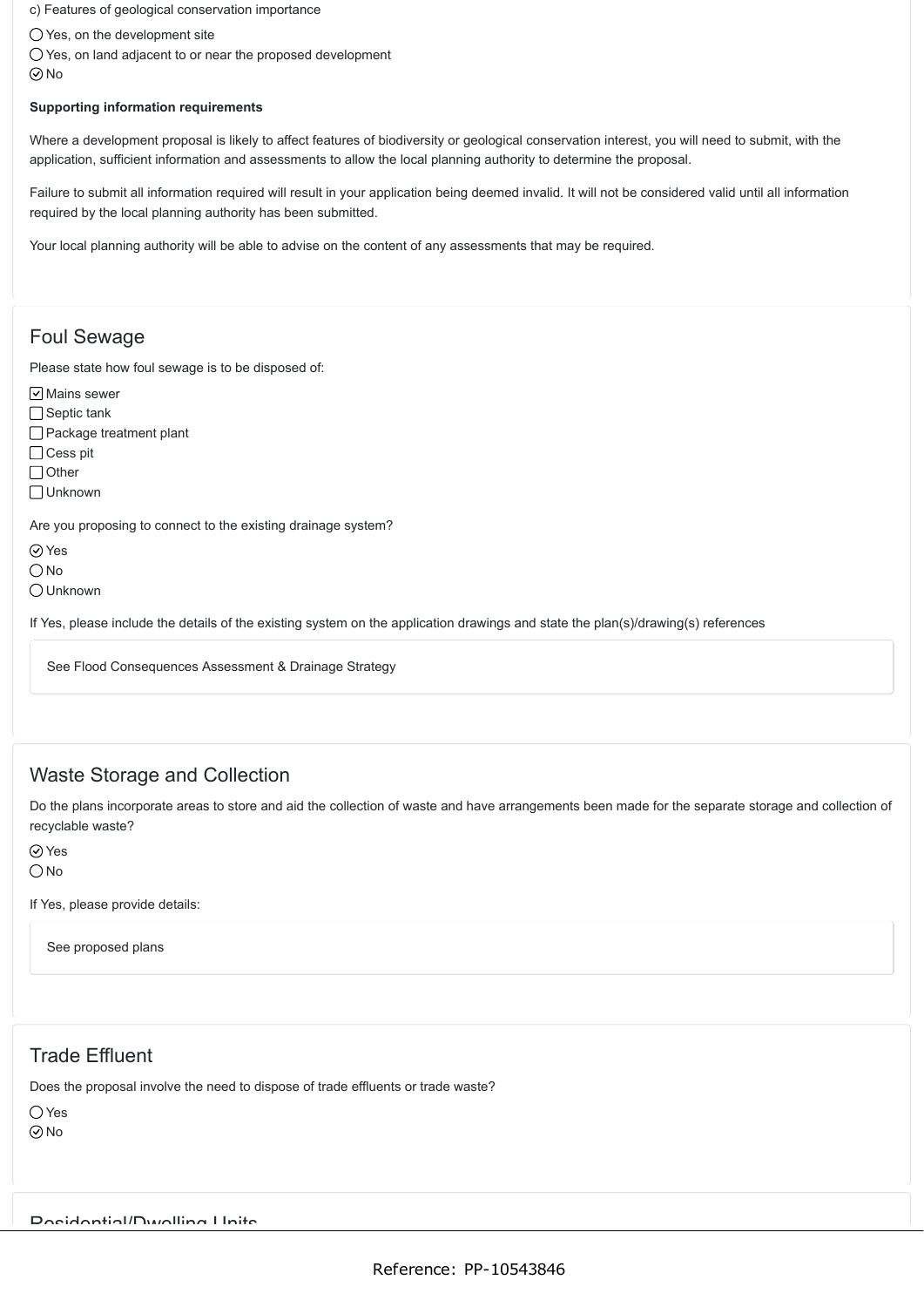Residential/Dwelling Units

Does your proposal include the gain, loss or change of use of residential units?

Yes  $\odot$ No

# All Types of Development: Non-Residential Floorspace

Does your proposal involve the loss, gain or change of use of non-residential floorspace?

Yes

 $\bigcirc$  No

If you have answered Yes to the question above please add details in the following table:

|        | <b>Use Class:</b><br>A1 - Shops Net Tradable Area                                            |                                                                                                                          |                                                                                               |                                                                                      |  |  |  |  |
|--------|----------------------------------------------------------------------------------------------|--------------------------------------------------------------------------------------------------------------------------|-----------------------------------------------------------------------------------------------|--------------------------------------------------------------------------------------|--|--|--|--|
| 2028   |                                                                                              | Existing gross internal floorspace (square metres):                                                                      |                                                                                               |                                                                                      |  |  |  |  |
|        | Gross internal floorspace to be lost by change of use or demolition (square metres):<br>2028 |                                                                                                                          |                                                                                               |                                                                                      |  |  |  |  |
| 2298   |                                                                                              | Total gross internal floorspace proposed (including change of use) (square metres):                                      |                                                                                               |                                                                                      |  |  |  |  |
| 270    |                                                                                              | Net additional gross internal floorspace following development (square metres):                                          |                                                                                               |                                                                                      |  |  |  |  |
|        | Use Class:<br>D2 - Assembly and leisure                                                      |                                                                                                                          |                                                                                               |                                                                                      |  |  |  |  |
| 456    |                                                                                              | Existing gross internal floorspace (square metres):                                                                      |                                                                                               |                                                                                      |  |  |  |  |
| 456    |                                                                                              | Gross internal floorspace to be lost by change of use or demolition (square metres):                                     |                                                                                               |                                                                                      |  |  |  |  |
| 0      |                                                                                              | Total gross internal floorspace proposed (including change of use) (square metres):                                      |                                                                                               |                                                                                      |  |  |  |  |
| $-456$ |                                                                                              | Net additional gross internal floorspace following development (square metres):                                          |                                                                                               |                                                                                      |  |  |  |  |
|        | floorspace (square<br>metres)                                                                | Totals Existing gross internal Gross internal floorspace to be lost<br>by change of use or demolition<br>(square metres) | Total gross new internal floorspace<br>proposed (including changes of use)<br>(square metres) | Net additional gross internal<br>floorspace following development<br>(square metres) |  |  |  |  |
|        | 2484                                                                                         | 2484                                                                                                                     | 2298                                                                                          | $-186$                                                                               |  |  |  |  |

# Employment

Will the proposed development require the employment of any staff?

Yes

 $\bigcirc$  No

# Existing Employees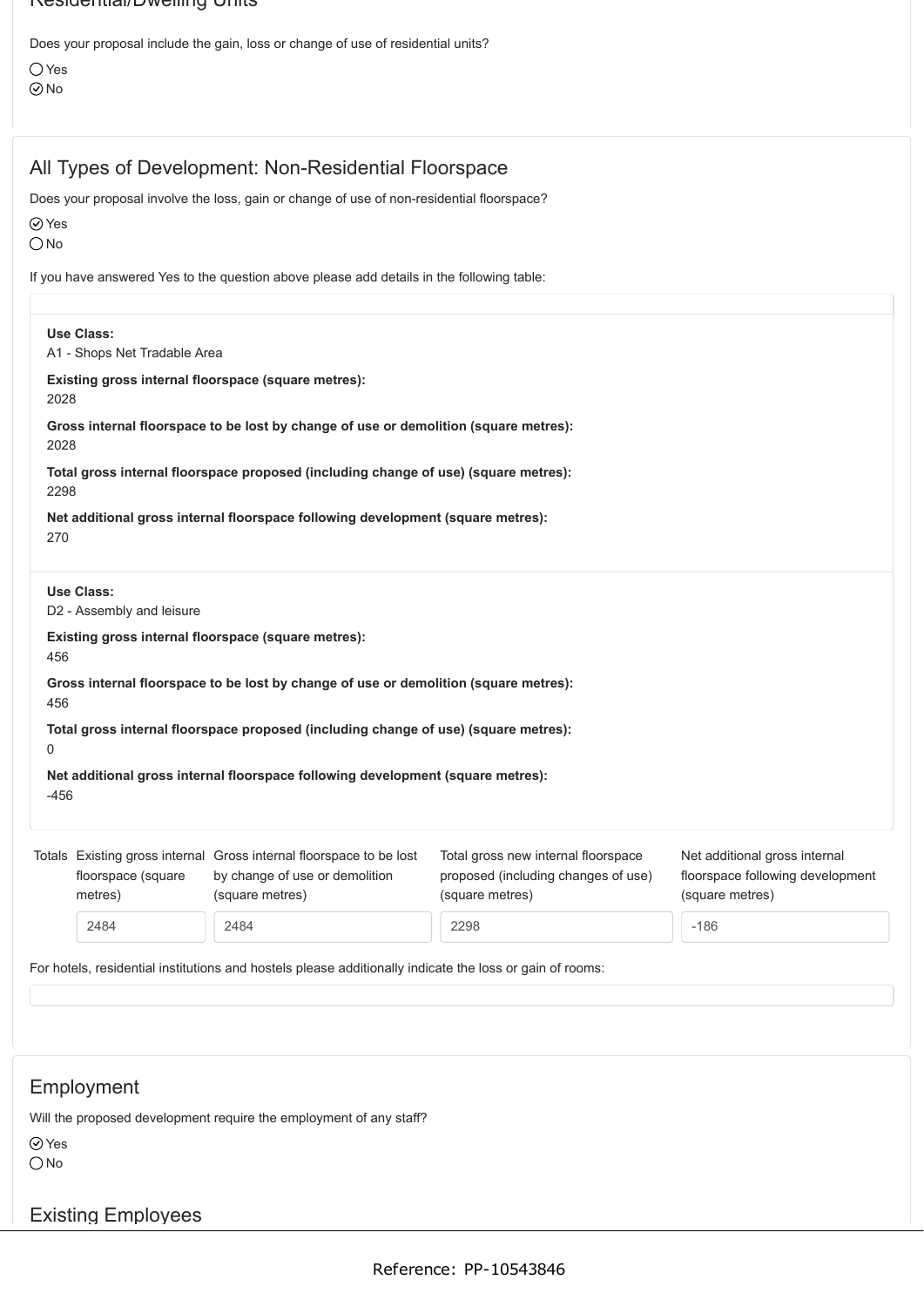# $\sim$   $\sim$   $\sim$   $\sim$

Please complete the following information regarding existing employees:

| Full-time                  |  |
|----------------------------|--|
| 0                          |  |
| Part-time                  |  |
| $\mathbf 0$                |  |
| Total full-time equivalent |  |

40.00

# Proposed Employees

If known, please complete the following information regarding proposed employees:

#### Full-time

| Part-time |  |  |  |
|-----------|--|--|--|
|           |  |  |  |
|           |  |  |  |

Total full-time equivalent

# Hours of Opening

Are Hours of Opening relevant to this proposal?

Yes  $O$  No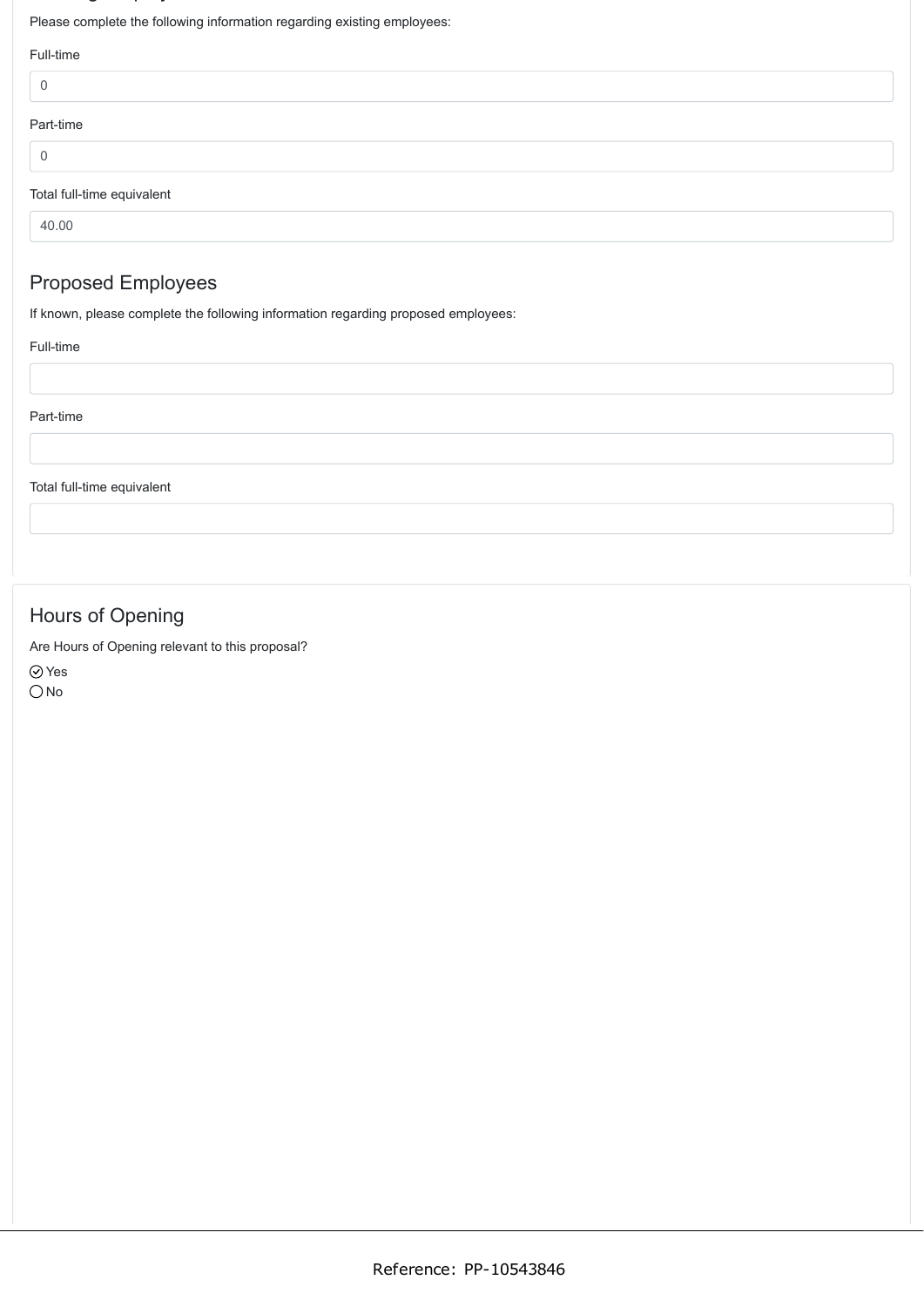If you do not know the hours of opening, select the Use Class and tick 'Unknown'

| Use Class:                   |  |  |  |
|------------------------------|--|--|--|
| A1 - Shops                   |  |  |  |
| Unknown:                     |  |  |  |
| $\operatorname{\mathsf{No}}$ |  |  |  |
| <b>Monday to Friday:</b>     |  |  |  |
| <b>Start Time:</b>           |  |  |  |
| 08:00                        |  |  |  |
| <b>End Time:</b>             |  |  |  |
| 22:00                        |  |  |  |
| Saturday:                    |  |  |  |
| <b>Start Time:</b>           |  |  |  |
| 08:00                        |  |  |  |
| End Time:                    |  |  |  |
| 22:00                        |  |  |  |
| Sunday / Bank Holiday:       |  |  |  |
| <b>Start Time:</b>           |  |  |  |
| 09:00                        |  |  |  |
| End Time:                    |  |  |  |
| 16:00                        |  |  |  |
|                              |  |  |  |
|                              |  |  |  |

# Industrial or Commercial Processes and Machinery

Does this proposal involve the carrying out of industrial or commercial activities and processes?

Yes

No

Is the proposal for a waste management development?

 $\bigcap$  Yes No

## Renewable and Low Carbon Energy

Does your proposal involve the installation of a standalone renewable or low-carbon energy development?

Yes  $\odot$ No

### Hazardous Substances

Does the proposal involve the use or storage of Hazardous Substances?

O Yes  $\odot$ No

## Neighbour and Community Consultation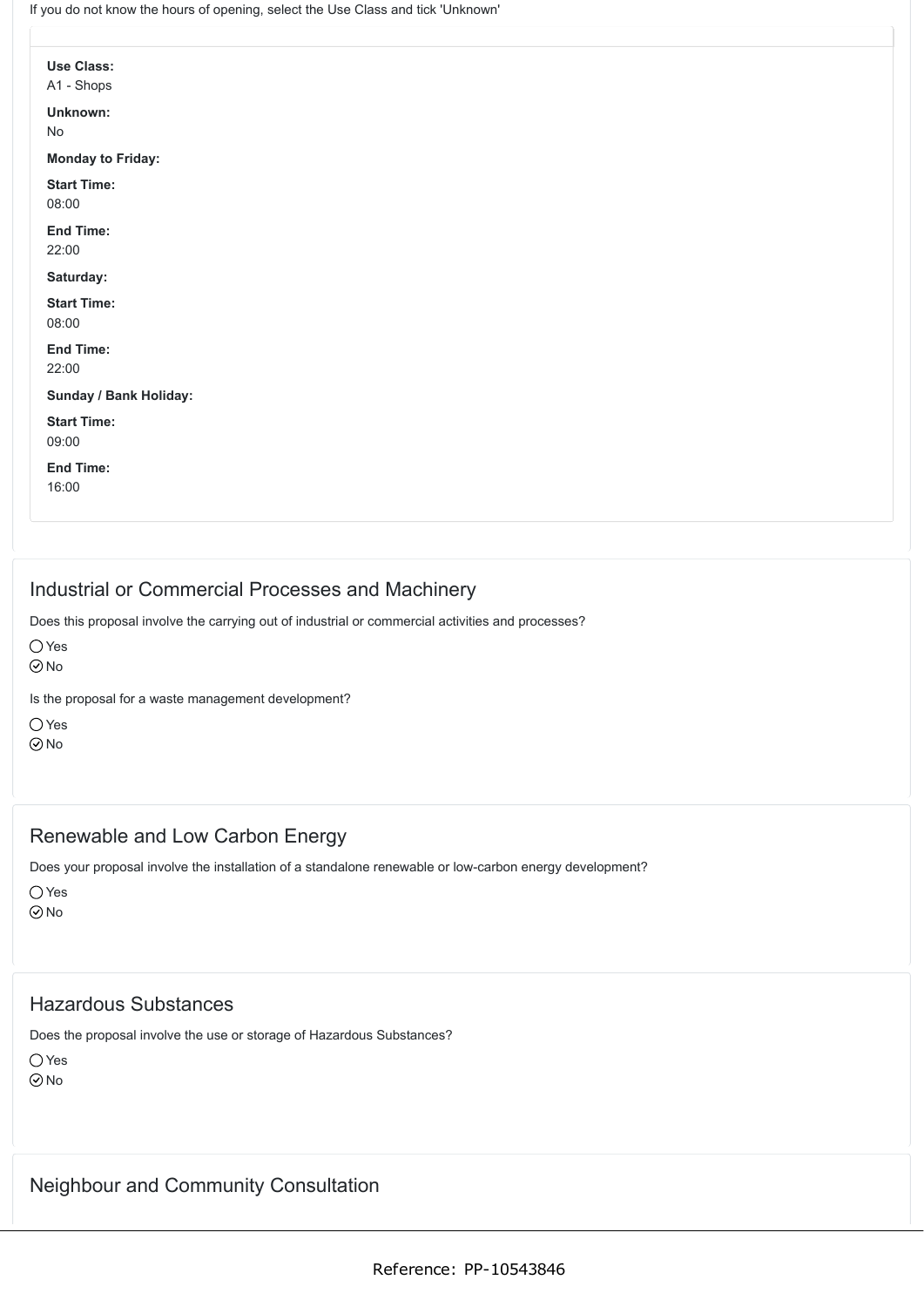Have you consulted your neighbours or the local community about the proposal?

Yes  $\bigcirc$  No

If Yes, please provide details

Statutory PAC consultation

# Site Visit

Can the site be seen from a public road, public footpath, bridleway or other public land?

 $\oslash$  Yes

 $O$  No

If the planning authority needs to make an appointment to carry out a site visit, whom should they contact? (Please select only one)

 $\odot$  The agent

 $\bigcirc$  The applicant

 $\bigcirc$  Other person

## Pre-application Advice

Has pre-application advice been sought from the local planning authority about this application?

○ Yes

 $\odot$ No

# Authority Employee/Member

**With respect to the Authority, is the applicant or agent one of the following:**

**(a) a member of staff**

**(b) an elected member**

**(c) related to a member of staff**

**(d) related to an elected member**

Do any of these statements apply to you?

 $\bigcap$  Yes  $\odot$  No

## Ownership Certificates

Town and Country Planning (Development Management Procedure) (Wales) Order 2012

**Please answer the following questions to determine which Certificate of Ownership you need to complete: A,B,C or D.**

Are you the sole owner of ALL the land?

Yes  $\bigcirc$  No

## Certificate of Ownership - Certificate A

**I certify/the applicant certifies that on the day 21 days before the date of this application nobody except myself/the applicant was the owner (owner is a person with a freehold interest or leasehold interest with at least seven years left to run) of any part of the land or building to which the application relates.**